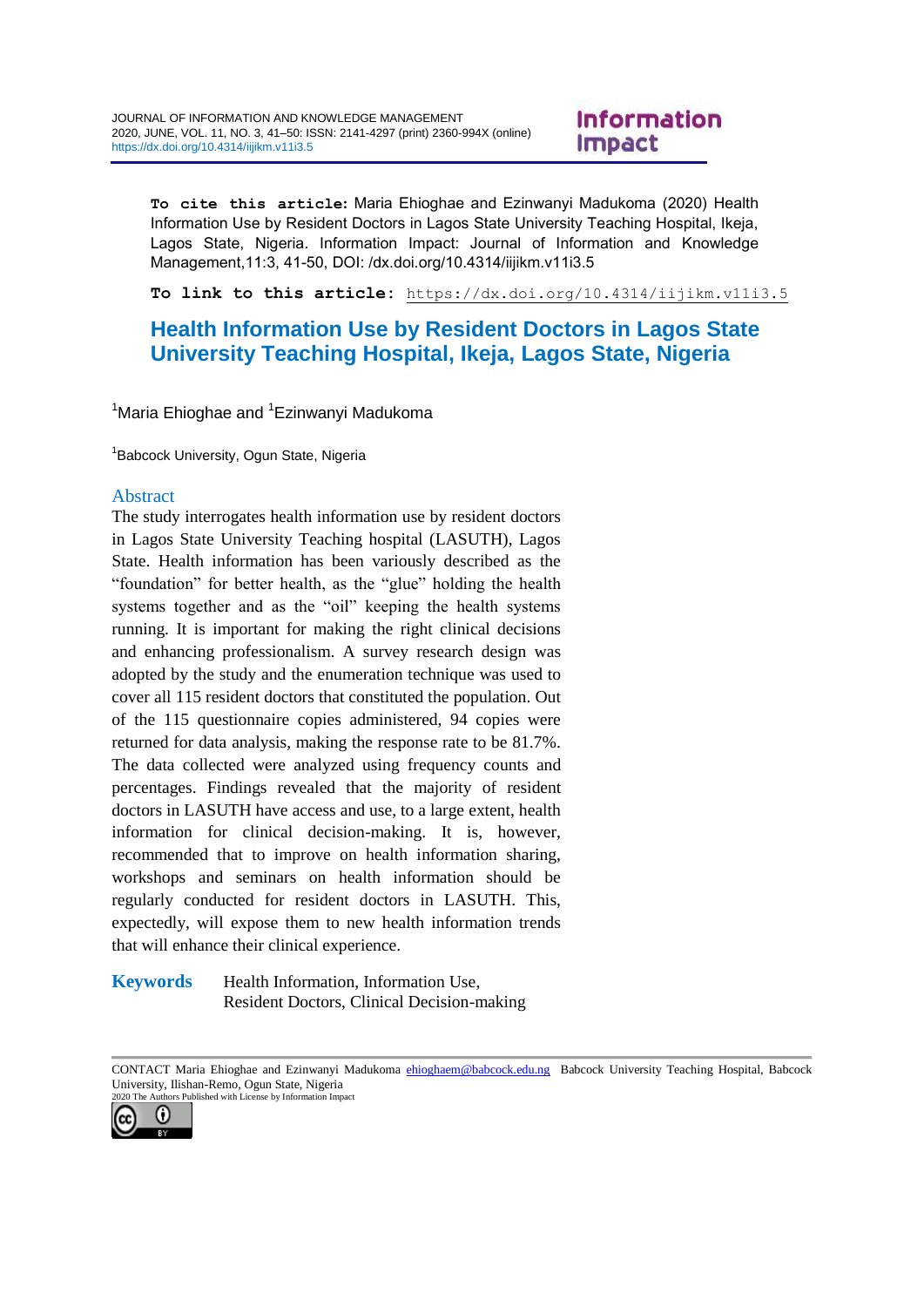#### **Introduction**

It has been argued that the way doctors think and make clinical decisions is their most critical skill (Croskerry & Nimmo, 2011). But this cannot be the case if they do not have access to health information. Health information plays a vital role in the clinical decision making of health practitioners in carrying out their duties. As health care providers, doctors need to access relevant, acceptable, and available health information sources to make the right clinical decisions as the cost of the wrong diagnosis could be fatal. Unfortunately, in developing countries like Nigeria, access, and utilization of health information and health care facilities is a perennial challenge (Nwosu, Ogbomo & Anaehobi, 2013). There are chronic diseases, like cancer and diabetes, which require comprehensive health information for their management because they are not easily cured. As licensed health professionals in the teaching hospitals, resident doctors, particularly, may not be aware of the availability of health information as well as their utilization with regards to these diseases. Information is needed by healthcare workers for efficient and effective clinical management; assessing the extent to which services are meeting the needs and demands of communities. This ensures availability and equitable distribution of health resources and the provision of interventions to reduce disease burdens through prevention strategies.

Health information has been variously described as the "foundation" for better health, as the "glue" holding the health systems together and as the "oil" keeping the health systems running (Nzioka, 2005; Sally, Stansfield, Ndola & Timothy, 2006). Information use is a prime concept that includes the construction of new knowledge and new meanings, the transformative way of shaping decisions and influencing others, and exchanging of information with people. In other words, sharing information with others is to create new knowledge. Kari (2010) explored this concept by stating that information used by resident doctors includes decision making and problem-solving. Chun, Pierrette, Brian & Lorna (2008) clarified the concept by stating that information use comes to mind when information acquired by somebody to satisfy an information need is put in use. Instructively, exposure to more information produces greater interest in service delivery, and execution of plans is carried out with relevant, timely, reliable, and trustworthy information.

Like all other professionals, resident doctors utilize information in their medical practice and also for solving clinical problems they experience daily in their practice. Resident doctors' information use and service delivery are based on their specific roles in problem-solving and decision making. Furthermore, aside from ensuring access to relevant sources of knowledge, medical doctors, including the residents, use the information for the medical decision, evidenced-based medicine, to tackle issues on health, manage patient care, new equipment and technologies, to up-date knowledge and support daily practices. For resident doctors to be effective and improve their performance, a relevant, functional information system is very important. In this regard, information use enhances the service delivery of resident doctors.

Health information use reflects on the vital role health information plays in the workplace and society. It refers to the right application of acquired information by resident doctors and other health professionals (Ajuwon, 2006; Nwafor-Orizu & Nwachukwu, 2014). Information use begins with a feeling stage during which the information user becomes aware of the need to search for information, analyses the importance of the information to the challenges at the moment, and attempts to facilitate effective utilization. Resident doctors' health information use is the capacity to access the right information sources relating to health matters at the right time. The type and complexity of the information will vary depending on the purpose it is meant to serve; whether to be used by a patient deciding where to go for advice or a health professional weighing up the advantages and disadvantages of a particular intervention. In a nutshell, health information use is any information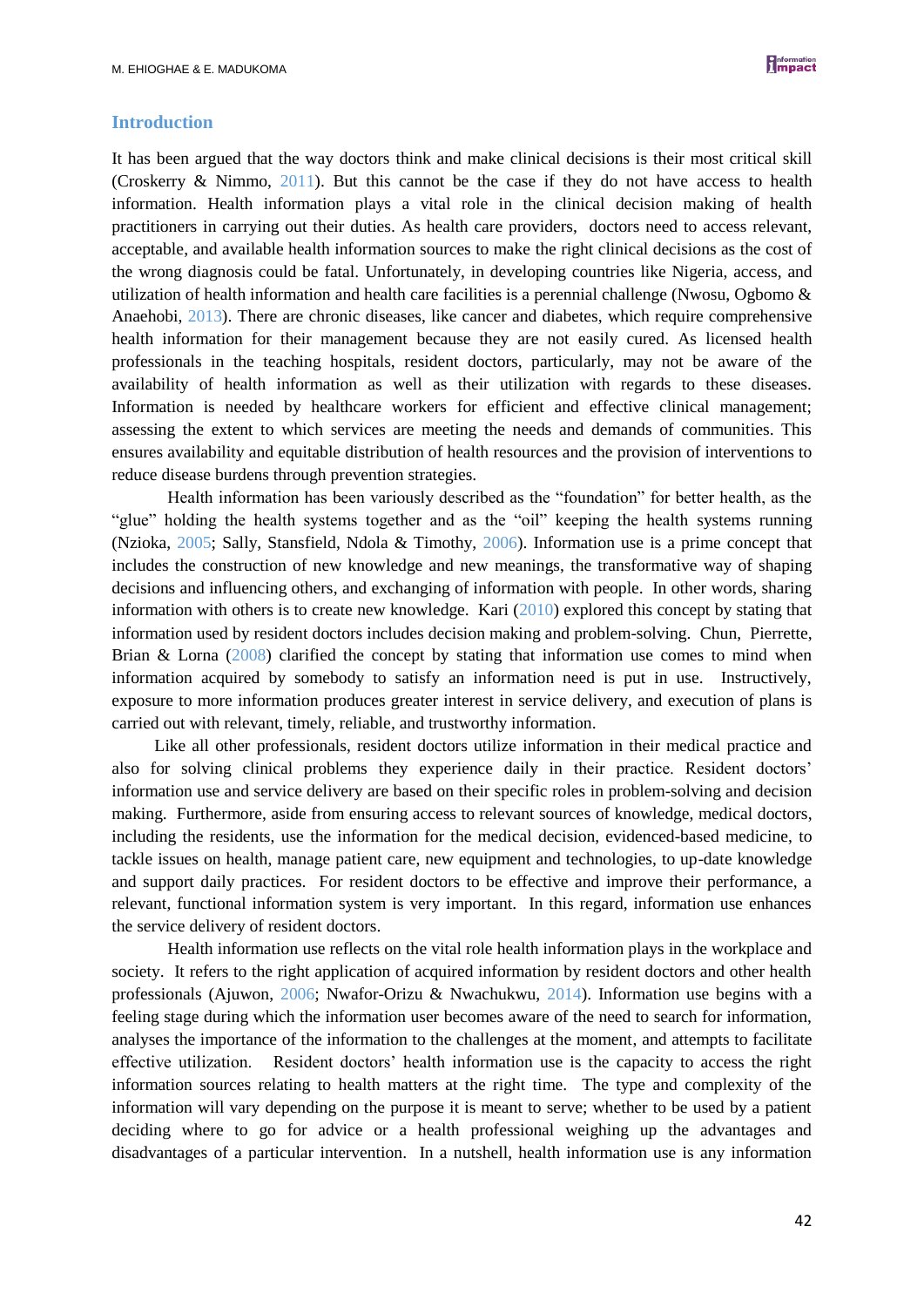that helps someone to understand their health status and make health-related decisions for themselves or their families.

The extent of use of reliable and current health information plays a vital role in the quality of service rendered by resident doctors in the hospitals. Resident doctors are employed to carry out their professional medical practices in line with expectations of quality delivery of services and patient care handling. To perform optimally, healthcare providers need to be able to access and use relevant, acceptable, and available health information sources; this will enable them to make the right clinical decisions. The types of health information used and the knowledge acquired from the various sources are relevant for good medical decision making. A good library system, useful health information sources, adequate information retrieval skills, sufficient computer-based services are necessary for health information use (Ajuwon, 2015; Unegbu, 2019).

Resident doctors use the right health information to manage the patient and perform effectively in their careers. The usefulness of information to medical professionals, especially the resident doctors, may be hampered by the following barriers: poor library system, non-availability of current and relevant sources of information, high cost of acquiring the health-related materials, lack of time and incentive to read and browse. Nwafor-Orizu and Nwachukwu (2014) stated that incompetent computer and internet skills, low motivation associated with poor working conditions, poor internet connectivity, inadequate library opening hours (when the library staff is inconsistent with the opening hours, that is, at such a time the doctors would have loved to use the library and they are not there), non-conducive library environment, non-availability of current health information sources are but few of the factors that could negatively affect the job performance of health professionals. Therefore, having access to credible, trustworthy, and valid health information at the right time, helps the doctor to save the lives of patients.

Kari (2010) explored this concept by stating that health information use by resident doctors contained decision making and problem-solving. In the same vein, Chun, Pierrette, Bria, and Lorna (2008) clarified the concept by stating that information use comes to mind when information acquired by someone to satisfy an information need is put into use. In other words, information use is the modification of a person's knowledge structure.

Ezukwuoke, Okereke, and Onyekwere (2016) asserted that health information use is in the form of ideas and knowledge used for clinical decision making and is of vital importance in the effective and efficient advancement and survival of an individual. The prevailing theory of information use is that human beings use the information to make a vital decision in their environment; they also use the information to improve some structure on the unstructured realities around them. Vickery (2004) observed that man has problems to solve and actions to take, whether he is a scientist, engineer, economist, administrator, or doctor and therefore uses a great variety of information. No matter how well vast he is in his specialty, information that is new to him is continually being used. However, this reveals that no matter how vast a person might think himself to be in the knowledge of his specialty, he uses information daily to be able to handle what he might face as he operates within the specialty.

The study carried out by Nwafor-Orizu and Onwudinjo (2015) showed that doctors' need for health information resources for a range of purposes are not readily met because of a paucity of such materials. In their research findings, Ajegbomogun and Diyaolu (2018) identified knowledge sharing as a predictor of innovation and creativity. The finding also revealed that knowledge sharing helps to find solutions to problems encountered on the job as well as enhances the staff performance skills. Also, the study established a correlation between the availability of library facilities, knowledge sharing, and job performance.

Resident doctors are considered the most valuable assets for every teaching hospital and the performance of every one of them is necessary for the institution's performance in general (Kazemi &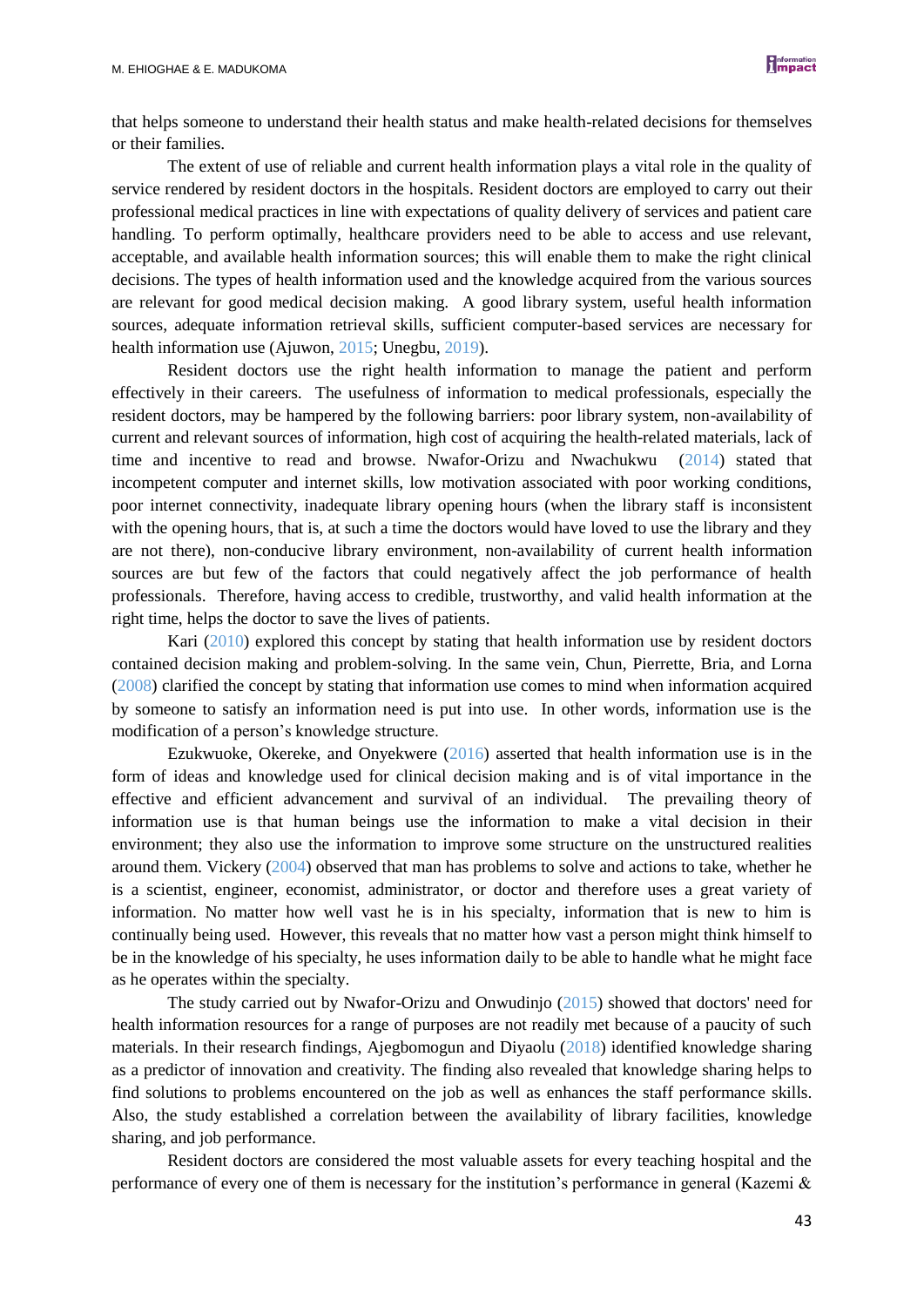Hojatolah, 2012). There is no doubt that different teaching hospitals aim to achieve a high level of job performance where efficiency and effectiveness of the hospital's performance depend on doctors' effectiveness. This shows that achieving the integration and balance within the teaching hospital where they work and growing their creative powers are some of the factors that help doctors to achieve the institution's objectives (Omotunde, 2015).

 To achieve high job performance, institutions always strive to get the right set of people at the right place who are capable of delivering effectively and efficiently, completing the work required so that the institution will be able to meet the set goals and objectives. Health information use enhances doctors' medical practice and for them to remain competitive and provide effective health care services in the teaching hospitals they must be equipped with up-to-date knowledge and skills. Job performance depends on both ability and motivation which is the reason why doctors who are performing at high levels within an institution are usually retained. Given the important role health information plays in the life of health practitioners, this study seeks to examine the use of health information by resident doctors in Lagos State University Teaching Hospital (LASUTH), Ikeja, Lagos State.

### **Objectives of the study**

The objectives of this study are to:

- 1. identify the types of health information used by resident doctors in Lagos State University Teaching Hospital (LASUTH).
- 2. ascertain the purposes of health information used by resident doctors in Lagos State University Teaching Hospital (LASUTH).
- 3. ascertain the extent of health information use by the resident doctors in Lagos State University Teaching Hospital (LASUTH).

### **Research questions**

To achieve the objectives of the research, the following research questions are asked and answered in this study:

- 1. What are the types of health information used by resident doctors in Lagos State University Teaching Hospital (LASUTH)?
- 2. For what purpose are health information used by resident doctors in Lagos State University Teaching Hospital (LASUTH)?
- 3. To what extent is health information used by resident doctors in Lagos State University Teaching Hospital (LASUTH)?

### **Methodology**

The study adopted a survey research design that is frequently used to collect data on attitudes and behavior (Akhtar, 2016). The study population comprised all 115 resident doctors in Lagos State University Teaching Hospital (LASUTH), Ikeja, Lagos State. In this study, the total enumeration technique was used to cover the 115 resident doctors in the abovementioned institution. This technique was used by the researcher based on the size and homogeneity of the population and sufficient resources available to carry out this study. Descriptive statistics such as frequencies and percentages were used to analyze the research questions in this study.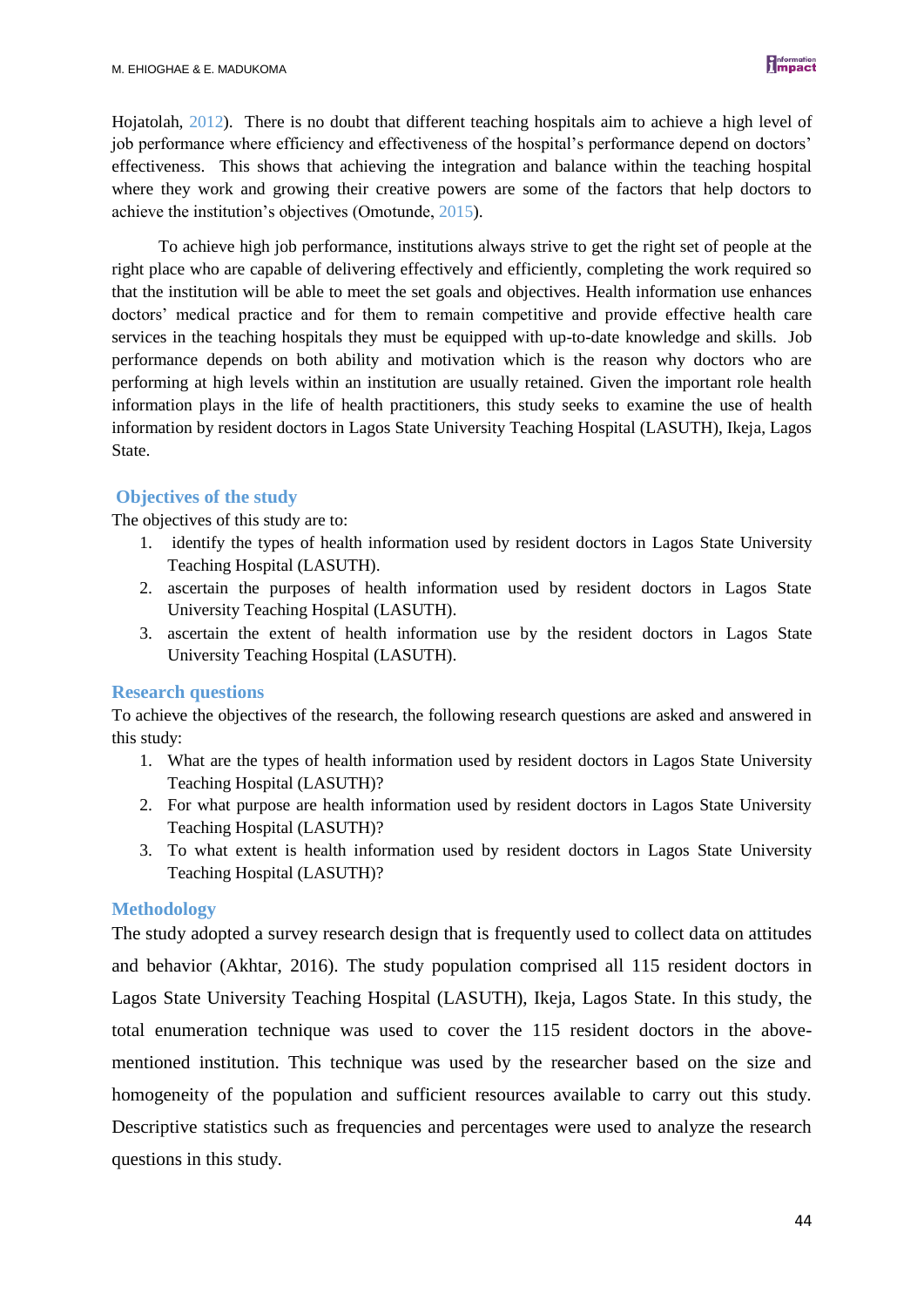## **Findings**

This section analyzed the findings of the study as presented below. Out of the 115 questionnaire copies administered, 94 copies were returned for data analysis, making the response rate to be 81.7%.

| <b>Demographic variables</b> | <b>Categories</b> | <b>Total</b>   | <b>Percent</b> |
|------------------------------|-------------------|----------------|----------------|
| Gender                       | Male              | 55             | 58.3%          |
|                              | Female            | 39             | 41.7%          |
|                              | <b>Total</b>      | 94             | 100.0%         |
| Age                          | $25-30$ yrs       | 16             | 17.2%          |
|                              | $31-40$ yrs       | 59             | 62.8%          |
|                              | $41-50$ yrs       | 17             | 17.7%          |
|                              | $51-60$ yrs       | $\mathfrak{2}$ | 2.3%           |
|                              | <b>Total</b>      | 94             | 100.0%         |
| Marital status               | Married           | 57             | 61.4%          |
|                              | Single            | 33             | 34.6%          |
|                              | Separated         | 1              | 1.2%           |
|                              | Widowed           | 3              | 2.8%           |
|                              | <b>Total</b>      | 94             | 100.0%         |
| Highest level of education   | MBBS/MBCHB        | 75             | 80.1%          |
|                              | <b>Masters</b>    | 17             | 17.9%          |
|                              | <b>PhD</b>        | $\overline{2}$ | 2.0%           |
|                              | <b>Total</b>      | 94             | 100.0%         |
| Designation                  | Junior resident   | 58             | 61.2%          |
|                              | Senior resident   | 36             | 38.8%          |
|                              | <b>Total</b>      | 94             | 100.0%         |

| <b>Table 1: Demographic Variables</b> |  |
|---------------------------------------|--|
|---------------------------------------|--|

### **Source: Researcher's Field Study, 2020**

The results of the study on gender as shown in Table 1 indicate that 55 (58.3%) of the respondents were males while 39 (41.7%) were females. This finding suggests that there were more male resident doctors in Lagos State University Teaching Hospital (LASUTH), a reflection of gender imbalance to an extent.

It was also revealed that there were more resident doctors in the age brackets of 31-40 years (62.8%) than other age groups. This means that resident doctors in the teaching hospitals in LASUTH were relatively very young and vibrant workforce. The finding also reveals that 57 (61.4%) of the participants were married. This finding suggests that resident doctors in LASUTH were sufficiently matured to be married. With regards to the educational qualifications of the respondents, 75 (80.1%) had MBBS/MBChB degrees, followed by Masters' degree holders 17 (17.9 %) and Ph.D. holders 2 (2%). This finding suggests that the academic qualifications for resident doctors in the LASUTH teaching hospital have a preponderance of MBBS/MBChB degrees as opposed to a Ph.D. This may not necessarily affect the performance of resident doctors since the medical practice is largely professional. In the case of designation, there are more junior residents (61.2%) than the senior (38.8%), indicating that not all residents can move to the upper cadre at the same time because of the required professional examinations.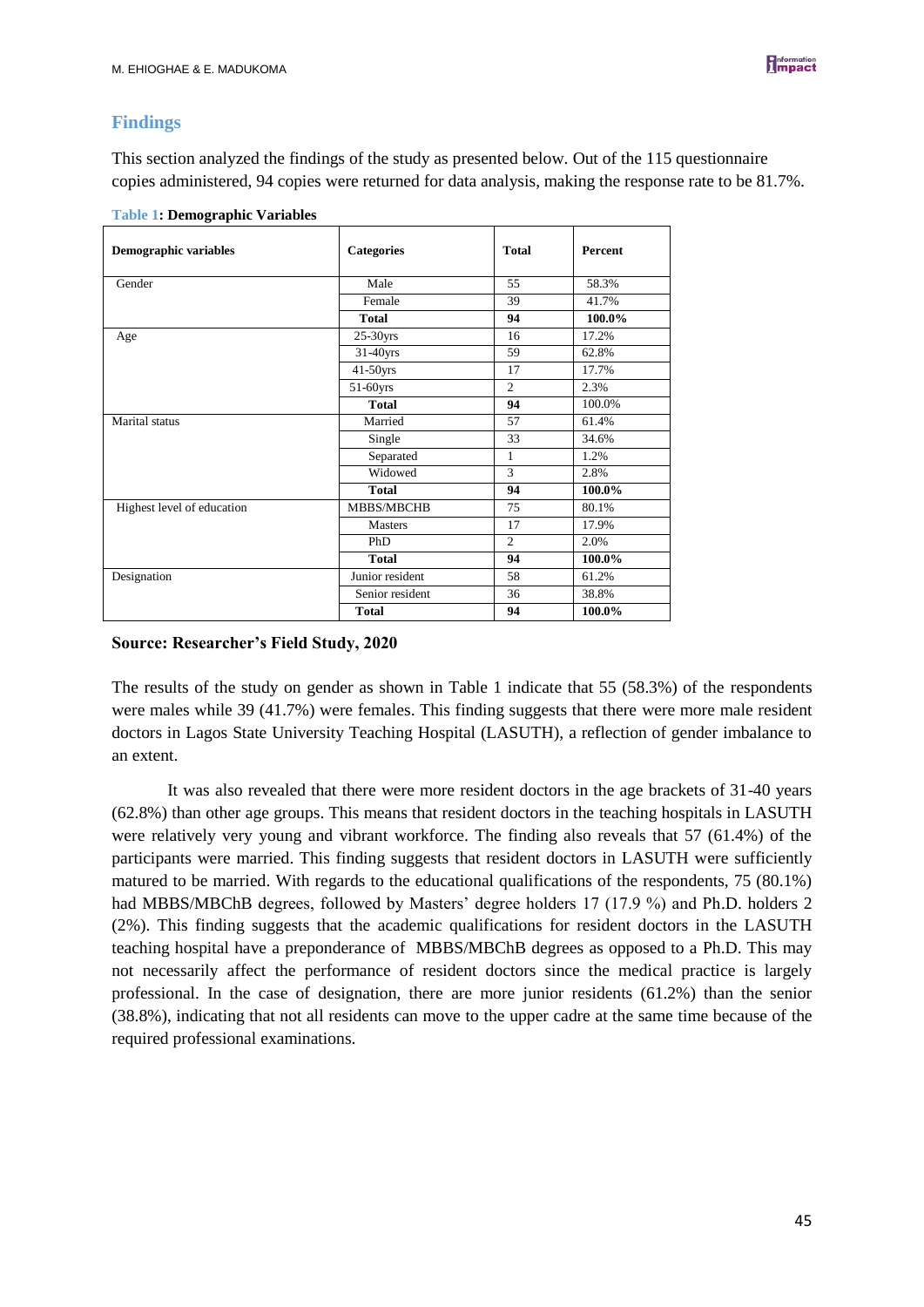**Research question 1**: What are the types of health information used by resident doctors in Lagos State University Teaching Hospital (LASUTH)?

| Table 2: Types of health information used by resident doctors |  |  |
|---------------------------------------------------------------|--|--|
|---------------------------------------------------------------|--|--|

| <b>Types of Health Information</b>            |            |            |              |
|-----------------------------------------------|------------|------------|--------------|
| I use health information on                   | Frequently | Rarely     | Not at all   |
| clinical decision-making                      | 89 (94.6%) | $2(2.2\%)$ | $3(3.2\%)$   |
| clinical care of patients                     | 87 (93.0%) | $2(2.2\%)$ | $5(4.8\%)$   |
| how to treat patients                         | 85 (90.8%) | $3(2.9\%)$ | $6(6.3\%)$   |
| patient-related treatments and test           | 80 (84.9%) | $5(5.0\%)$ | $9(10.1\%)$  |
| general medical knowledge                     | 78 (82.8%) | $6(6.8\%)$ | $10(10.4\%)$ |
| the spread of a particular disease            | 77 (82.1%) | $6(6.6\%)$ | 11(11.3%)    |
| the prevalence of symptoms in a given disease | 75 (80.1%) | $6(6.6\%)$ | 13 (13.3%)   |
| clinical research                             | 74 (78.8%) | $8(8.1\%)$ | $12(13.1\%)$ |
| disease outcome                               | 75 (79.7%) | $8(8.4\%)$ | $11(11.9\%)$ |
| new equipment and technology                  | 68 (72.3%) | 7(7.5%)    | 19 (20.2%)   |

Respondents were asked to identify the types of health information used in LASUTH. The findings in Table 2 revealed that at least 70.0% of the resident doctors indicated "Frequently" to all the ten items investigated on the types of health information used in teaching hospitals. This suggests that health information was widely used by resident doctors in LASUTH. Specifically, the findings for the majority of the respondents indicated that information on clinical decision-making (94.6%) was topmost among types of health information used. Other types of health information used in order of importance include clinical care of patients (93.0%); how to treat patients (91.1%); patient-related treatments and test (90.8%); general medical knowledge (82.1%); the spread of a particular disease (82.8%); the prevalence of symptoms in a given disease (80.1%); clinical research (78.8%); disease outcome (79.7%) and new equipment and technology (72.3%). This implies that resident doctors in teaching hospitals in LASUTH regard the use of health information to be significant for their jobs.

**Research question 2:** For what purpose are health information used by resident doctors in Lagos State University Teaching Hospital (LASUTH)?

| Table 3: Purpose of health information use in LASUTH |  |  |  |  |  |  |  |  |  |  |  |  |  |  |  |  |  |  |  |  |
|------------------------------------------------------|--|--|--|--|--|--|--|--|--|--|--|--|--|--|--|--|--|--|--|--|
|------------------------------------------------------|--|--|--|--|--|--|--|--|--|--|--|--|--|--|--|--|--|--|--|--|

| <b>Purpose of Health Information</b>            |                  |              |            |                   |
|-------------------------------------------------|------------------|--------------|------------|-------------------|
| I use information                               | <b>Very True</b> | <b>True</b>  | False      | <b>Very False</b> |
|                                                 |                  |              |            |                   |
| for clinical decision-making                    | 55 (58.2%)       | 36 (39.0%)   | 2(1.7%)    | $1(1.1\%)$        |
| for better practice of specialty                | 54 (57.4%)       | 33 (35.2%)   | $4(3.9\%)$ | 3(3.5%)           |
| to update knowledge and support daily practices | 55 (58.4%)       | $30(32.0\%)$ | $6(6.8\%)$ | $3(2.8\%)$        |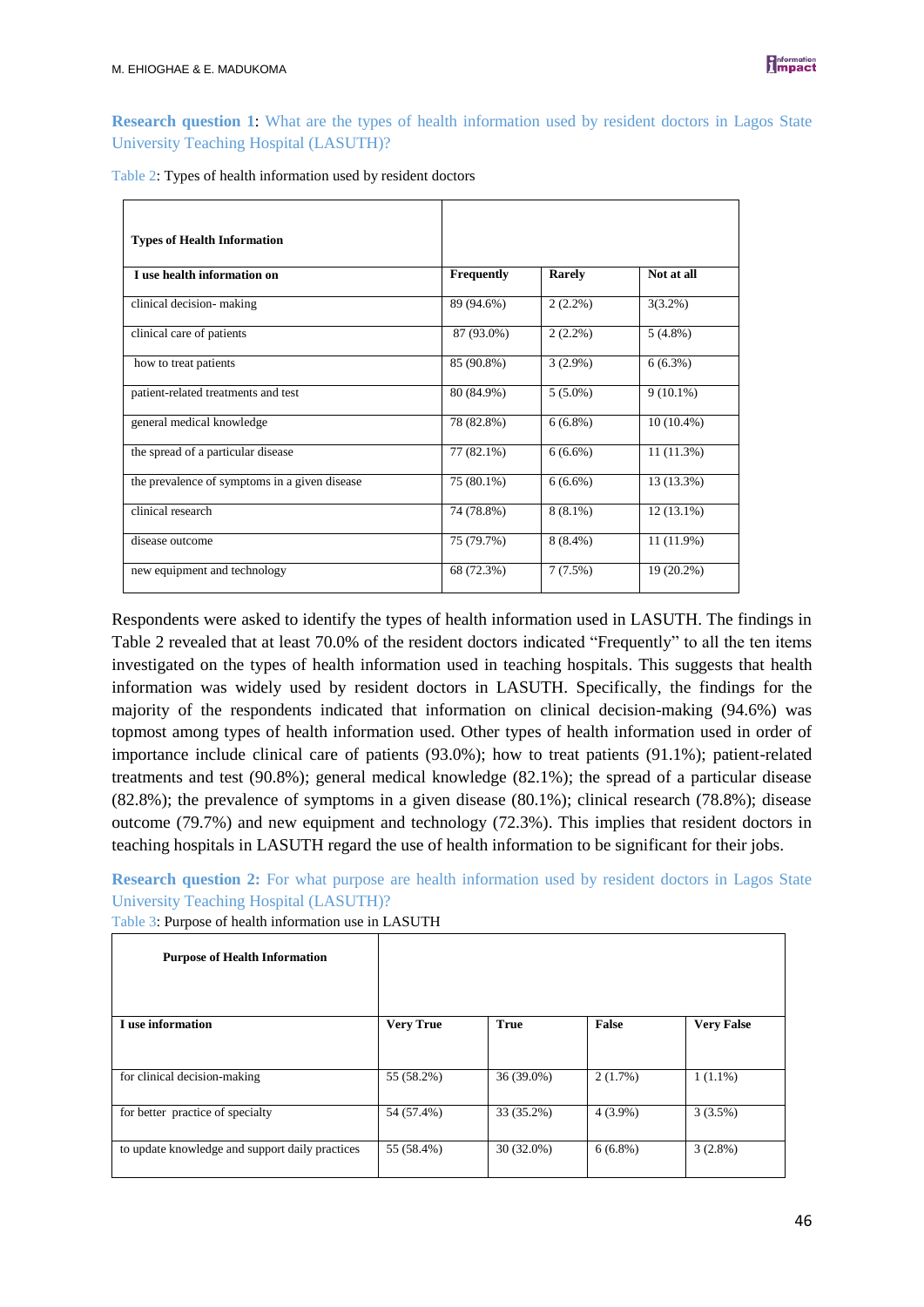| for clinical care of patients                                                          | 53 (56.4%)   | 33 (35.1%)   | $4(4.2\%)$ | $4(4.3\%)$ |
|----------------------------------------------------------------------------------------|--------------|--------------|------------|------------|
| for clinical research                                                                  | $50(53.1\%)$ | 40 (42.2%)   | $3(3.3\%)$ | $1(1.4\%)$ |
| for medical practices                                                                  | 56 (59.1%)   | 30 (32.4%)   | $6(6.3\%)$ | $2(2.2\%)$ |
| to exercise good judgment about the best course<br>of action for an individual patient | 55 (58.4%)   | 29 (30.9%)   | $8(8.4\%)$ | $2(2.3\%)$ |
| to offer adequate justification about clinical<br>decisions                            | 46 (48.9%)   | 40 (42.8%)   | $3(3.1\%)$ | $5(5.2\%)$ |
| to answer patients' specific questions                                                 | 45 (47.6%)   | $41(43.1\%)$ | $6(6.8\%)$ | $2(2.5\%)$ |
| to know disease outcome                                                                | 48 (50.9%)   | 31 (33.3%)   | 13 (13.4%) | $2(2.4\%)$ |

Respondents were asked to indicate the purposes for using health information. Findings from Table 3 revealed that the majority of the respondents use health information to make clinical decisions. This suggests that health information was widely used by resident doctors for clinical decision-making (97.2%), which was the topmost purpose. Other reasons for using health information among resident doctors in LASUTH were for better practice of specialty (92.6%); to update knowledge and support daily practices (90.4%); for clinical care of patients (91.5%); for clinical research (95.3%); for medical practices (91.5%); to exercise good judgment about the best course of action for an individual patient (89.3%); to offer adequate justification about clinical decisions (91.7%); to answer patients' specific questions (90.7%), and to know disease outcome (84.2%). This finding may suggest the widespread use of health information among resident doctors in LASUTH.

**Research question 3:** To what extent is health information used by resident doctors in Lagos State University Teaching Hospital (LASUTH)?

| <b>Extent of Health Information</b>                                                    |                                    |                     |                    |                     |
|----------------------------------------------------------------------------------------|------------------------------------|---------------------|--------------------|---------------------|
| I use health information                                                               | <b>Very Great</b><br><b>Extent</b> | <b>Great Extent</b> | <b>Some Extent</b> | <b>Small Extent</b> |
| for clinical decision-making                                                           | 42 (45.1%)                         | 40 (42.3%)          | $11(11.3\%)$       | $1(1.3\%)$          |
| for clinical care of patients                                                          | 39 (41.4%)                         | 38 (40.9%)          | $13(13.1\%)$       | $4(4.6\%)$          |
| to offer adequate justification about clinical<br>decisions                            | 38 (40.8%)                         | 39 (41.5%)          | $10(10.6\%)$       | $7(7.1\%)$          |
| to exercise good judgment about the best course of<br>action for an individual patient | 41 (43.1%)                         | 34 (36.4%)          | 14 (14.9%)         | $5(5.6\%)$          |
| for professional examinations                                                          | 42 (44.2%)                         | 34 (36.0%)          | 13 (13.9%)         | $5(5.9\%)$          |
| for clinical research                                                                  | 39 (42.0%)                         | $40(42.6\%)$        | $10(10.9\%)$       | $4(4.5\%)$          |
| for medical practices                                                                  | 38 (40.2%)                         | 37 (39.9%)          | 13 (13.4%)         | $6(6.5\%)$          |
| to answer patients' specific questions                                                 | 37 (38.9%)                         | 41 (44.1%)          | 12 (12.7%)         | $4(4.3\%)$          |
| to prescribe drugs                                                                     | 34 (35.9%)                         | $32(34.1\%)$        | 18 (19.2%)         | $10(10.8\%)$        |
| to know disease outcome                                                                | 35 (37.2%)                         | 34 (36.3%)          | $16(16.6\%)$       | $9(9.9\%)$          |

Table 4: Extent of health information use by resident doctors in LASUTH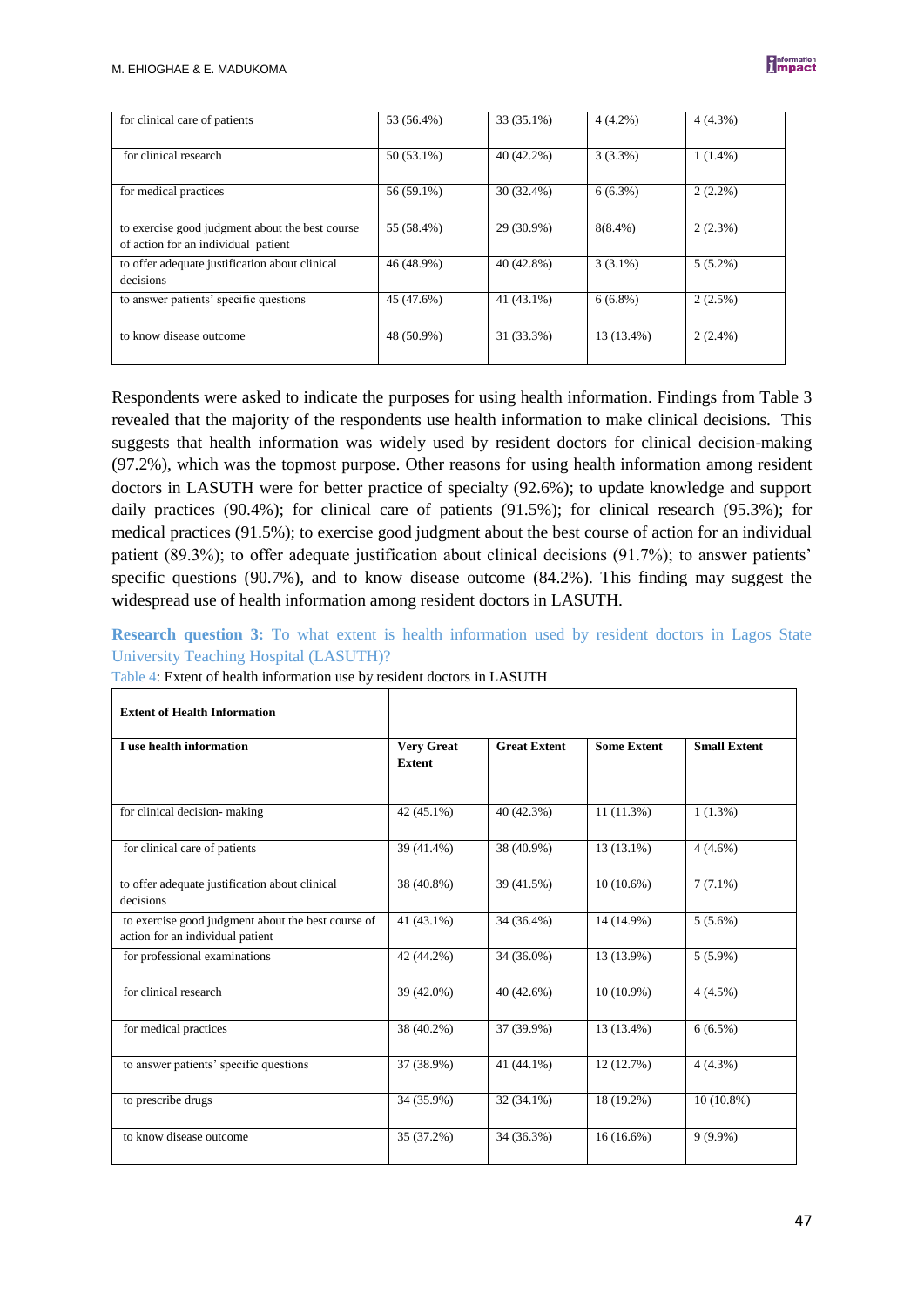Table 4 shows the extent of health information used by resident doctors in Lagos State University Teaching Hospital (LASUTH). The majority of resident doctors use health information for clinical decision-making (87.4%). Other health information that indicates the extent of use are: for clinical care of patients (82.3%); offering adequate justification about clinical decisions (82.3%); exercising good judgment about the best course of action for an individual patient (79.5%); professional examinations (80.2%); clinical research (84.6%); medical practices (80.1%); answering patients' specific questions (83%); prescribing drugs (70%) and knowing disease outcome (73.5%). The result showed that health information was mostly utilized by resident doctors for clinical purposes in teaching hospitals in LASUTH.

#### **Discussion of findings**

The findings revealed that resident doctors in LASUTH place high regard for the use of health information and believe that it is significant for their jobs. This is in line with a study carried out by Nwafor-Orizu and Nwachukwu (2014) which shows that doctors place a high premium on health information but the need for this information is not readily met because of the paucity of information resources. Specifically, the study revealed that most resident doctors use the information on clinical decision-making which tallies with the findings of earlier research carried out by Ezukwuoke, Okereke and Onyekwere (2016). Since clinical decision-making is of vital importance in handling health conditions and may determine the survival of an individual, information on how to make such decisions is paramount.

In respect to research question two that interrogates the purpose of health information use, the findings show that most resident doctors use the information for clinical decision-making and better practice of the specialty. This is in congruence with the findings of Onyi and Titus (2018) and Vickery (2004) who observed that no matter how well vast they think of themselves in their specialty, humans generally use a great variety of information that is new to them. Doctors particularly would need to update their knowledge to keep up with the pace of new trends in their field. In the same vein, Kari (2010) explored the concept of health information and concluded that information used by resident doctors contained decision making and problem-solving.

Finally, research question three focuses on the extent of health information use by resident doctors in teaching hospitals. As to the extent of the use of health information, the findings reveal that most of the resident doctors use health information to make clinical decisions on a larger scale than other uses. Though the findings reveal that most resident doctors use the information for clinical decision-making to a large extent, it is not always the case that such information will be used even when they are available. This stands in contrast to the findings made by Ajegbomogun and Diyaolu (2018) that information use is directly a function of its availability. Given that availability of information is important to information use, their findings did not reckon with intervening variables, particularly in the case of doctors whose work schedules are often too tight to enable them to give the needed attention to patients.

#### **Conclusion and recommendations**

There are a variety of ways resident doctors can use health information to enhance their clinical experience. This may include health information on clinical decision-making, clinical care of patients, and general medical knowledge. Conclusively, the availability and wide use of health information by resident doctors in LASUTH is encouraging and thus may enhance their productivity. The availability of health information is, however, not a guarantee that they will always be used. Intervening variables such as workloads or too tight work schedules of resident doctors may sometimes hamper the use of available information to enhance their clinical practice. It is, therefore, recommended that: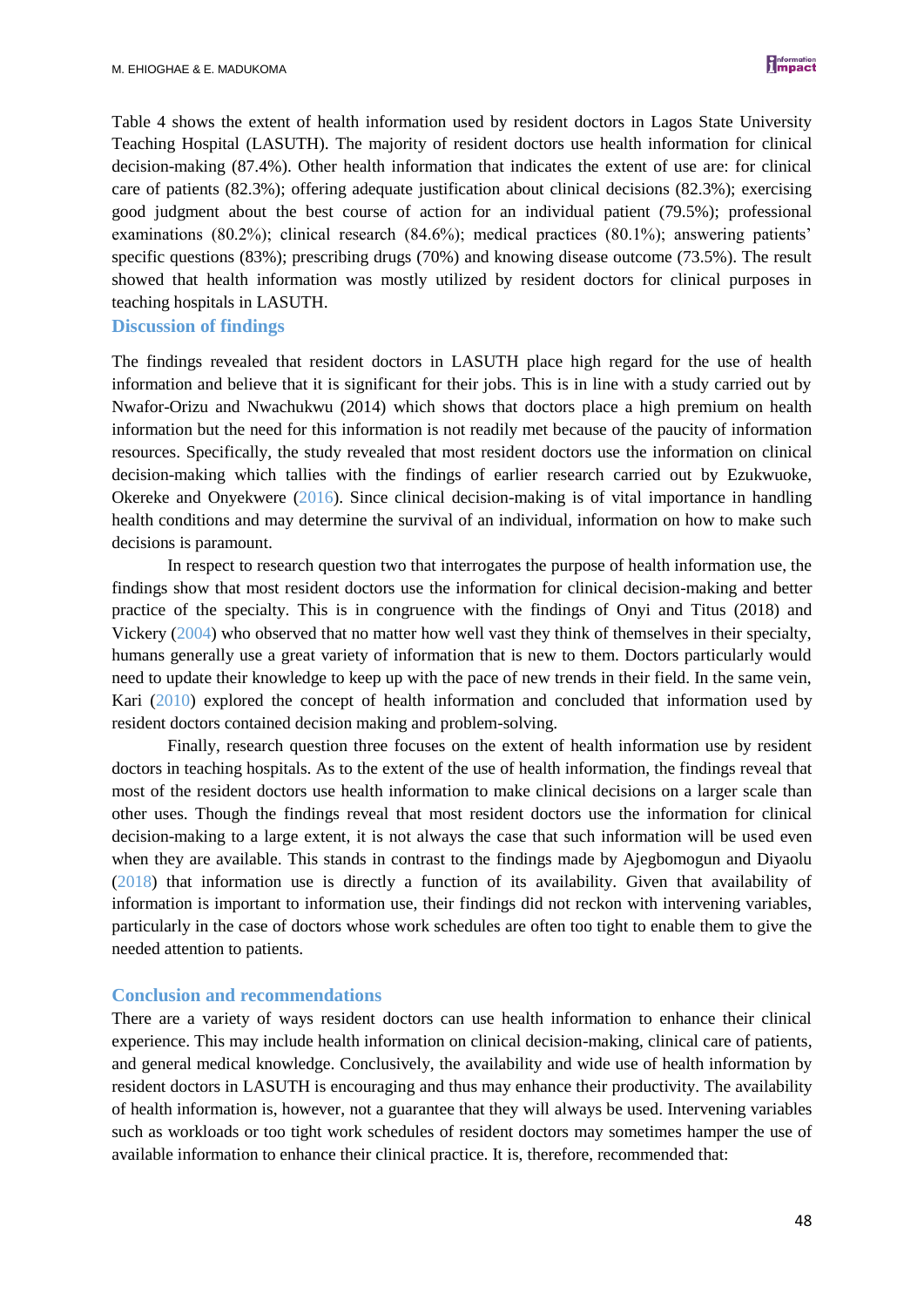- 1. The management of government teaching hospitals in Lagos State University Teaching Hospital (LASUTH) should ensure that resident doctors are not overloaded in their work schedules to further enhance their ability to adequately deploy existing health information for clinical practices.
- 2. Efforts should be made by resident doctors and hospital management, alike, to enhance the dissemination of health information through collaborative platforms to enhance the sharing of knowledge on different areas of doctor's specialty.
- 3. Since knowledge is power, resident doctors should not only be exposed to training sessions, conferences, and workshops to apprise them with modern trends in health information, they can also be encouraged to enroll in Ph.D. programs.

#### **References**

- Ajegbomogun, O. F. & Diyaolu, O. B. (2018). Availability of library facilities, knowledge sharing as determinants of the job performance of library staff in Southwest Nigeria. *Library Philosophy and Practice* (e-journal). Retrieved from [http://digitalcommons.unl.edu/libphilprac/1784.](http://digitalcommons.unl.edu/libphilprac/1784)
- Ajuwon, G. A. (2015). Internet accessibility and use of online health information resources by doctors in training healthcare institutions in Nigeria. *Library Philosophy and Practice* (ejournal). Retrieved from <http://digitalcommons.unl.edu/libphilprac/1258>
- Ajuwon, G. A. (2006). Use of the internet for health information by physicians for patient's care in a teaching hospital in Ibadan, Nigeria. *Biomedical Digital Library*, *12* (3), 23-31.
- Akhtar, M. I. (2016). Research Design. Research in Social Science: *Interdisciplinary Perspectives*, 68-84. Available at:<http://dx.doi.org/10.2139/ssrn.2862445.>
- Croskerry, P. & Nimmo, G. R. (2011). Better clinical decision making and reducing diagnostic error. *J R Coll Physicians Edinb,* 41:155–62.
- Chun, W. C. Pierrette, B. Brian, D. & Lorna, H. (2008). Information culture and information use: an exploratory study of three information needs and information-seeking behavior and use of information resources organizations. *Journal of American Society for information science and technology, 5,* 792-804.
- Dosa, M. (2000). *Issues of information utilization and dissemination in technical aid projects*. Syracuse: Syracuse University.
- Epstein, R. M., & Hundert, E. M. (2002). Defining and assessing professional competence. *The Journal of the American Medical Association*, *287* (2), 226-235.
- Ezukwuoke, N. E. Okereke, C. & Onyekwere, A. (2016). Information needs and sources for Ebola virus disease among the staff of college of medicine in Enugu, Nigeria. *Journal of Medical Library Association*, *3* (1), 46-50.
- Kari, J. (2010). Diversity in the concepts of information use. *Information Research,15* (3),14-21.